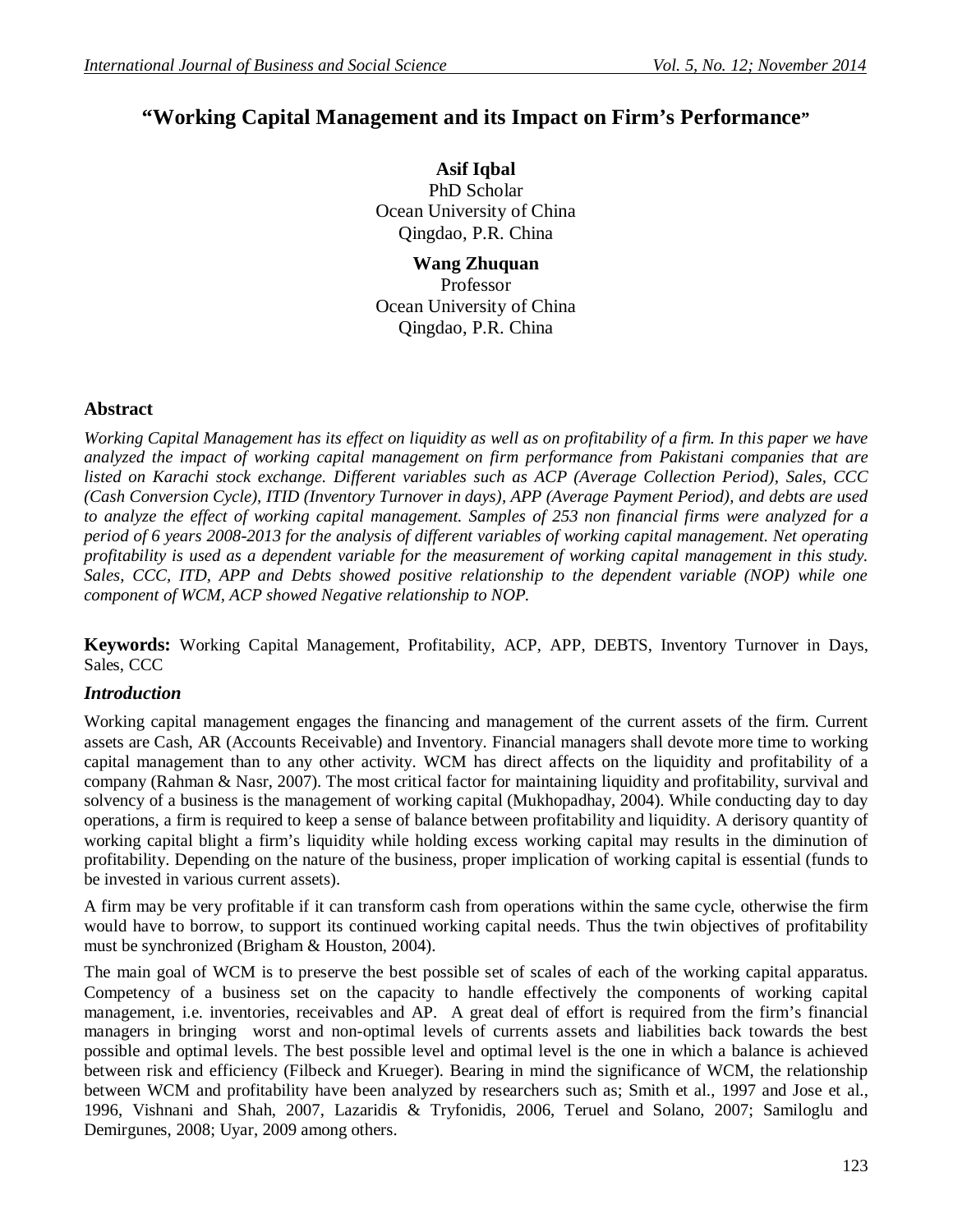In context with Pakistan there are only few studies such as Rahman & Nasr (2007), Afza & Nazir (2007), Shah and Sana (2006). These studies were limited to measure of working capital management and profitability. Some of them only focused on policies of WCM, while a small sample of oil and gas sector was studied by Shah and Sana (2006), while Rahman and Nasr studied a sample of 94 firms and analyzed the profitability and working capital management.

The major objective of this study is to scrutinize the effect of Working Capital Management (WCM) on Profitability of Pakistani firms listed on Karachi Stock Exchange during the period of 2008-2013. We have studied and analyzed different variables and its affect on WCM. i.e ACP, Sales, APP, Debts and CCC of a large sample of 253 firms listed on KSE for the period 2008-2013. It is expected that independent variables should explain dependent variable, as the literature convince that well-functioning WCM can contribute to the growth and profitability of a company. However, due to political flux and other factors, WCM may have negative effect on profitability.

## *Literature Review*

WCM have been studied by different researchers from different aspects in different scenario. The following studies are very useful and attention grabbing for our research.

Rahman and Nasr, 2007, found a negative relationship between profitability and Accounts Payable, ACP, ITID and CCC. Their studies suggest that firms that are less profitable wait longer to pay their bills, and that managers can create value for their shareholders by minimizing the number of day's inventories and receivable.

Lazaridis & Tryfonidis, 2006 analyzed 131 listed companies for four years (2001- 2004) of Athens stock exchange. Regression analysis and Pearson correlation were used to analyze the data and found negative relationship between profitability and Inventory Management, Accounts Receivable Turnover, and Accounts Payable Turnover.

H. Jamal, 2010, analyzed automobile sector of Pakistan to check the impact on profitability of capital structure and WCM. Earnings before interest and taxes were used to evaluate the profitability of the selected firms using regression analysis. Their study found a positive relationship between Size of the firms and profitability which is in accordance with the outcome of Rahman & Nasr (2007).

Shin & Soenen, 1998, studied a sample of United States firms. Net trading cycle was bringing into play as a measure of WCM to analyze the relationship between profitability and WCM. Their results suggest that net trading cycle is indirectly related to profitability while the results were not that significant in their previous research on the specific industry (Shin and Soenen, 1993). Profitability can be increase by decreasing the working capital investment (by declining the portion of current assets).

Afza and Nazir, 2007 found negative relationship between profitability and working capital financing and investment policies of different firms in 17 sectors listed on Karachi Stock Exchange. Shah and Sana, 2006, suggested that through effective management of WC, positive returns can be generated for shareholders in their studies.

There are very few studies conducted with reference to Pakistan on Working Capital Management and firm performance which is the major inspiring force to study WCM in more detail especially in context with Pakistan. In this study we made an effort to find out the relationship between firm performance and WCM for firms listed on Karachi Stock Exchange for a period of 6 years (2008-2013).

### *Research Methods*

### **Sample Size**

The motivation of this research is an attempt to evaluate the causality and to establish the relationship between dependent and independent variables. Secondary data were abstracted for the analysis of our research from the official websites and annual reports of firms and from the library of State Bank and Karachi Stock Exchange. Those firms are not included and eliminated whose data was not obtainable or observations were missing for few years. Total firm analyzed were 253 listed on Karachi Stock Exchange.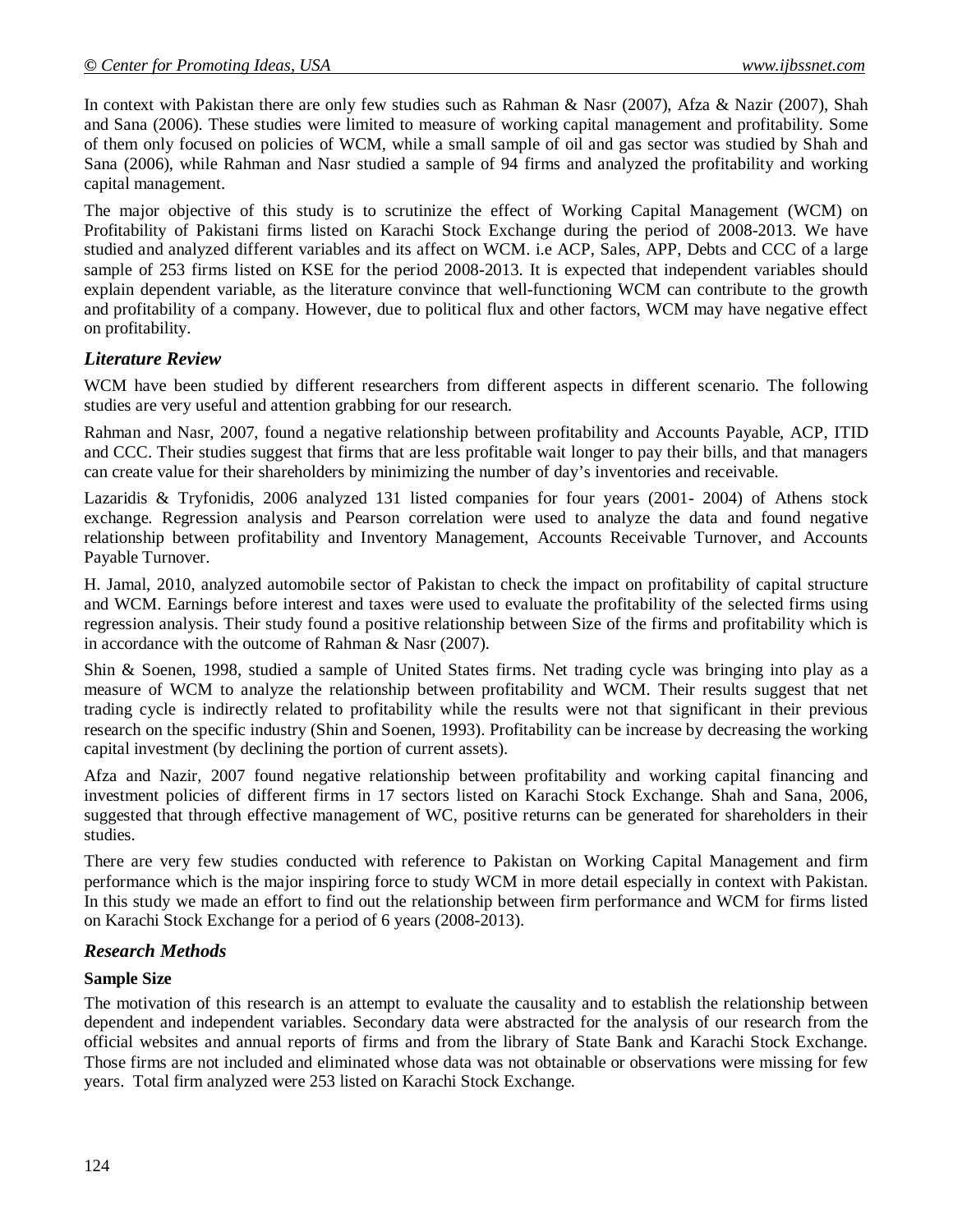#### **Variables**

| Table.1: Table 1 Presents Different Variables Used in the Study |  |  |  |  |  |  |
|-----------------------------------------------------------------|--|--|--|--|--|--|
|-----------------------------------------------------------------|--|--|--|--|--|--|

| Abbreviation | Variable                          | <b>Status</b> | Measurement                                       |
|--------------|-----------------------------------|---------------|---------------------------------------------------|
| <b>NOP</b>   | Net Operating Profitability       | Dependent     | "EBIT" +Depreciation/Total Assets                 |
| <b>ACP</b>   | <b>Average Collection Period</b>  | Independent   | Days*AR/Credit Sales                              |
| <b>APP</b>   | <b>Average Payment Period</b>     | Independent   | Accounts Payable / (Total Annual Purchases/365)   |
| <b>ITID</b>  | <b>Inventory Turnover in Days</b> | Independent   | Inventories/Cost of goods sold*365                |
| <b>CCC</b>   | <b>Cash Conversion Cycle</b>      | Independent   | Inventory turnover in days $+$ Average collection |
|              |                                   |               | period - Average Payment Period                   |
| SG           | Sales Growth                      | Independent   | Current year sales - Last year sales/Last year    |
|              |                                   |               | sales.                                            |
| Debt         | Debt Ratio                        | Independent   | Financial Debts/Total Assets                      |

#### **Research Model**

The following model are developed to analyze our research and to find out the relationship between profitability and WCM

 $XOP = \beta_0 + \beta_1 ACP + \beta_2 Sales + \beta_3 CCC + \beta_4 ITD + \beta_5 APP + \beta_6 DEBTS - \beta_7 INF + e$ 

## **Hypothesis**

Hypothesis of the study are

H1: ACP (Average Collection Period) has a significant impact on NOP.

H2: Sales has a significant impact on NOP.

H3: CCC (Cash Conversion Cycle) has a significant impact on NOP.

H4: ITID (Inventory Turnover in Days) has a significant impact on NOP.

H5: APP (Average Payment Period) has a significant impact on NOP.

H6: Debts has a significant impact on NOP.

### **Limitations and Difficulties**

The selected topic of the study is very broad and requires a comprehensive study in order to do full justice to it. However, due to the time and other constraints, the wide scope of the research needs to be narrowed down to a controllable field of research. The research is limited to the Non financial sector and does not explore other means of economic growth and a study of a country only. Furthermore, it only relies on the secondary data which is already available. The difficulties faced in this study relates to the availability of data in Pakistan. With difficulty in collecting data, limited time is another constraint to carry out a widespread research.

## *Data Analysis and Results*

### **OLS Results with Absolute Values**

Here we considered the effect of all explanatory variables of model and their effect on the NOP. The results of the regression give the change in dependant variable, which in our case is the NOP. Table 2 presents results of the regression model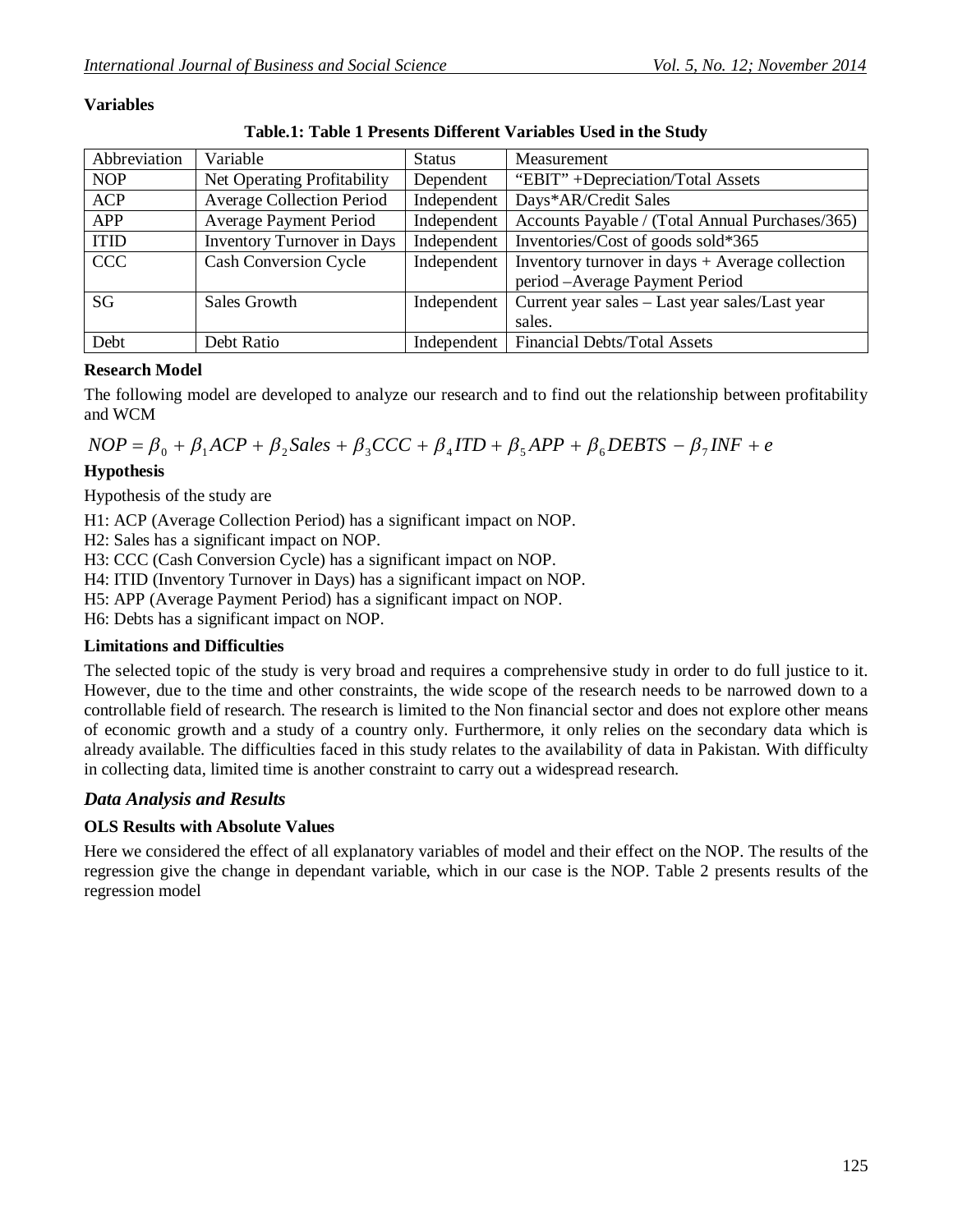| Variables          | Model        |
|--------------------|--------------|
| Dependent Variable | <b>NOP</b>   |
| Intercept          | 12.4962      |
|                    | (0.73105)    |
| <b>ACP</b>         | $-0.28205$   |
|                    | $(-1.2236)$  |
| SG                 | 0.10368      |
|                    | (0.49490)    |
| <b>CCC</b>         | 0.061059     |
|                    | (0.38303)    |
| <b>ITD</b>         | 0.28813      |
|                    | (1.6819)     |
| <b>APP</b>         | 0.2424       |
|                    | 0.57316      |
| <b>DEBTS</b>       | 0.14290      |
|                    | 0.32883      |
| <b>INF</b>         | $-0.20466$   |
|                    | $(-0.70972)$ |
| R-Squared          | 0.31571      |
| R-Bar-Squared      | $-0.026435$  |
| F-Test             | 0.92274      |
| DW-Statistics      | 2.5199       |

## **Table.2. OLS results with absolute values**

Through the OLS results we established the following relationship:

 $XOP = \beta_0 + \beta_1 ACP + \beta_2 Sales + \beta_3 CCC + \beta_4 TID + \beta_5 APP + \beta_6 DEBTS - \beta_7 INF + e$ 

 $NOP = 12.4962 + 0.28205$   $ACP + 0.10368$   $SALES + 0.061059$   $CCC$ 

*ITD* + 0.2424 *APP* + 0.14290 *DEBTS* - 0.20466 *INF* + *e* 

From the coefficients we assume that NOP is negatively affected from the changes in ACP and INF, while positively affected from the change in Sales, CCC, ITD, APP and Debts. We can see that explanatory power of all variables is not significant.

### **T-test**

Now we will conduct significance tests on the independent variables to check whether the variables are significant in the regression on the NOP.

Using a 
$$
\alpha = \frac{5\%}{2}
$$
 and  $\upsilon (= 13 - 5) = 8$ ,  $t_{\text{tab}} = \pm 2.3060$ .

So with a 5% confidence interval we obtain the following results:

| <b>Regressor</b> | $t_{calc}$ | $t_{tab}$ | <b>Hypothesis Accepted</b> |
|------------------|------------|-----------|----------------------------|
| <b>ACP</b>       | $-1.2236$  | 2.3060    | $H_0$ - insignificant      |
| <b>SALES</b>     | 0.49490    | 2.3060    | $H_0$ - insignificant      |
| <b>CCC</b>       | 0.38303    | 2.3060    | $H_0$ - insignificant      |
| <b>ITD</b>       | 1.6819     | 2.3060    | $H_0$ - insignificant      |
| <b>APP</b>       | 0.57316    | 2.3060    | $H_0$ - insignificant      |
| <b>DEBTS</b>     | 0.32883    | 2.3060    | $H_0$ - insignificant      |
| <b>INF</b>       | $-0.70972$ | 2.3060    | $H_0$ - insignificant      |

The above results show that all variables in our model are insignificant at 5% level of confidence. The independent variables are insignificant in our model.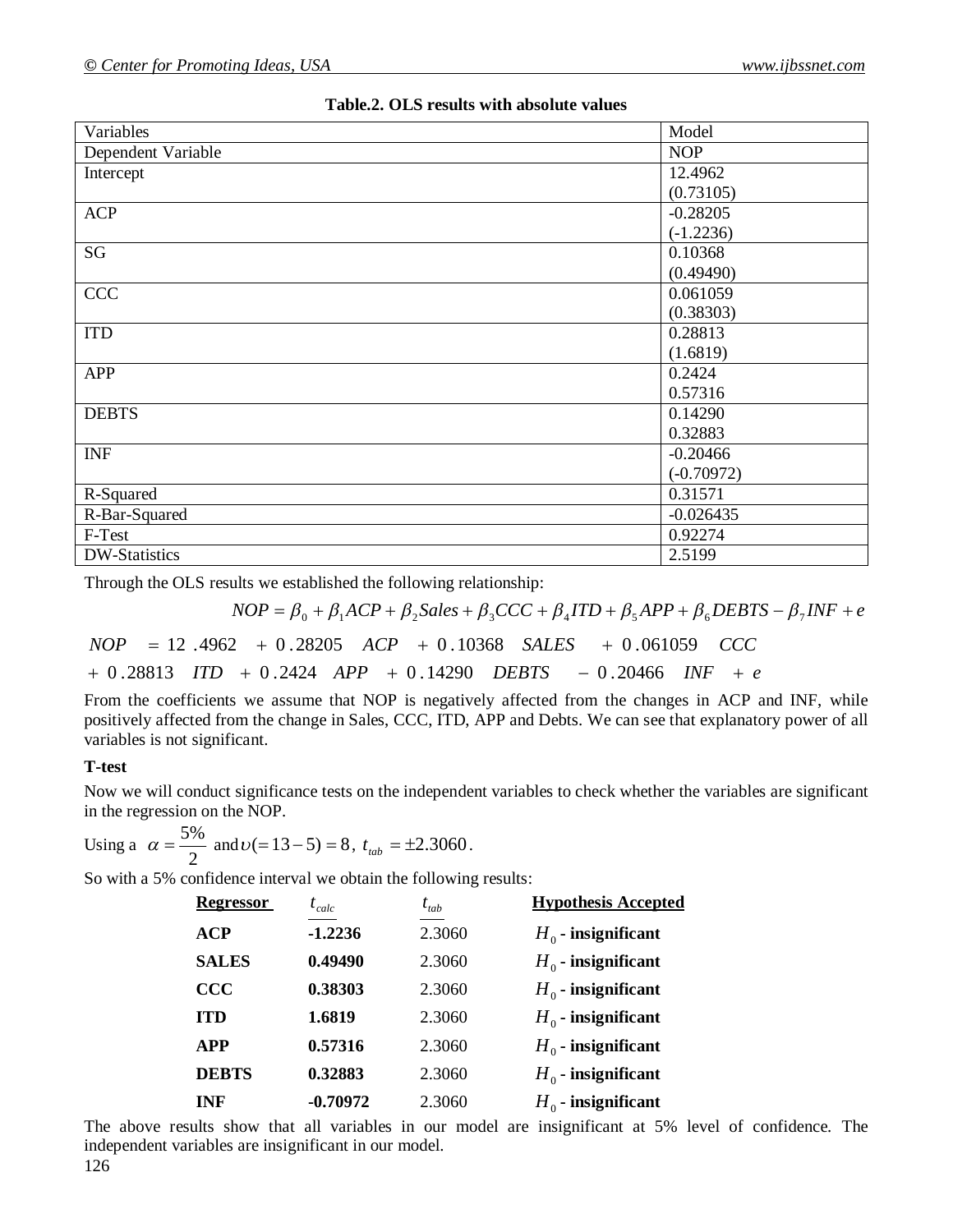# **F-test**

Using  $\alpha = 5\%$  and  $v( = 13 - 5) = 8$ ,  $k( = 5 - 1) = 4$ ,  $f_{lab} = \pm 3.838$ .

So with 5% confidence level we get the following results:

 $f_{calc}$  = 3.8604 F cal= 0.92274

 $f_{tab} = 4.884$  **F** tab= 3.838

As  $f_{calc} < f_{lab}$ , therefore, the model is overall insignificant at 5% level of confidence.

The actual value determined for  $R^2$  is 0.31571 (0.31%) which is quite reasonable in our model to explain change in NOP in Pakistan.

## **Autocorrelation or Serial Correlation**

To test for the presence of serial correlation we use Durban Watson test For the DW test we use the following table to determine where our DW calculated value lies:

 $DW_{calc} = 2.5199$ 

From our d-statistic table it is determined that using 5% significance level, n, the number of observations and k, the number of independent variables, excluding the constant that:

$$
d_u=2.094
$$



Since  $DW_{calc} = 2.5199$ , this falls in the region of inconclusive. Therefore, it is difficult to know if there is autocorrelation in our model.

## **Heteroscedasticity**

The presence of heteroscedasticity can be measure through the Chi-Squared test, where the calculated Chi-Squared result  $\chi_{calc}^{2}$  is compared with the table Chi-Squared value  $\chi_{tab}^{2}$ .

$$
\chi_{calc}^{2} = n \times R^{2} = 13 \times 0.31571 = 4.10423
$$
  
\n $\chi_{tab}^{2} = 3.841, 9.488$ 

As  $\chi_{calc}^{2} < \chi_{tab}^{2}$ , therefore, there is no heteroscedasticity exists in the model.

## **OLS Results with LOG Values**

Table 3 describe the regression results of the model with Log values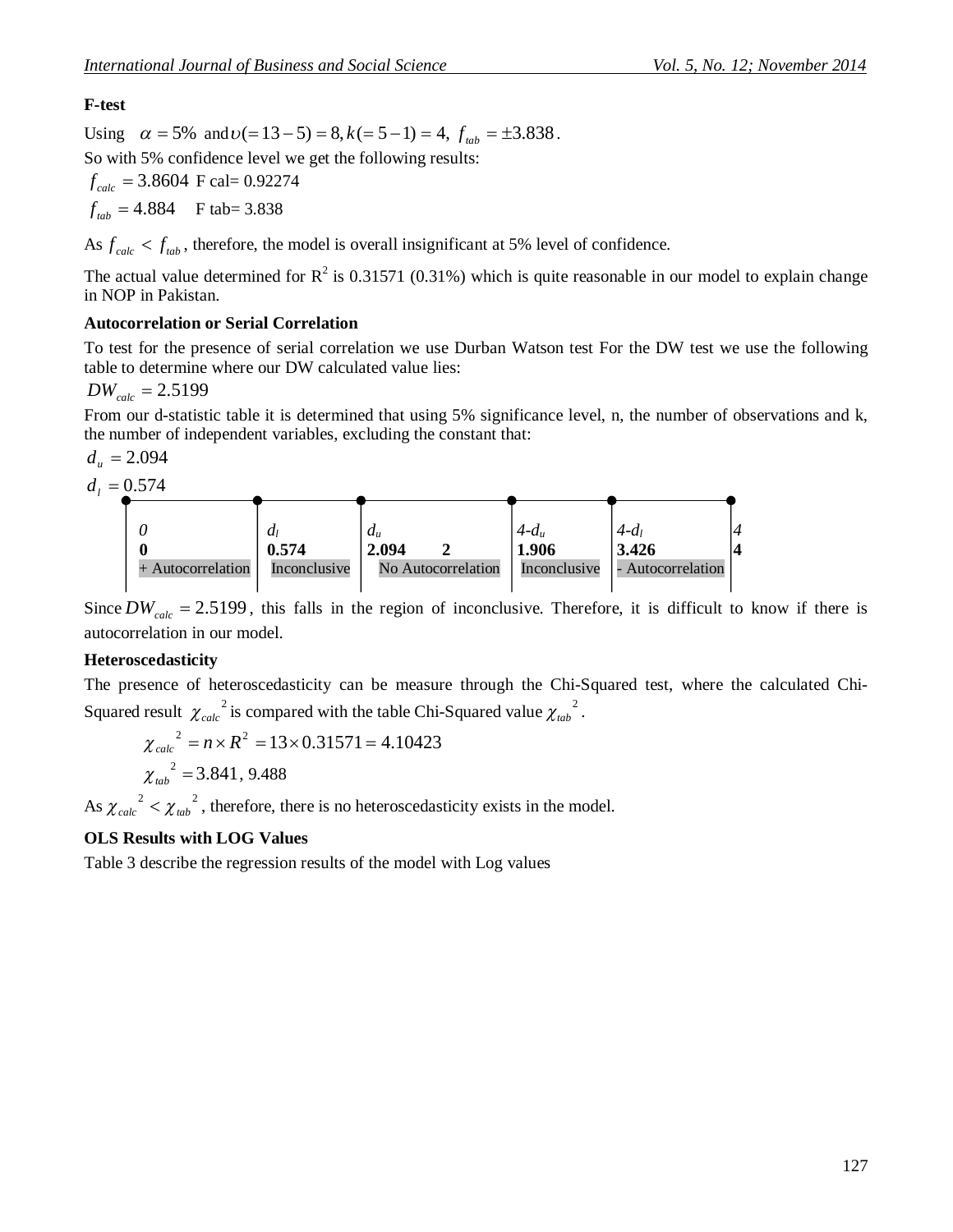| Variables          | Model       |
|--------------------|-------------|
| Dependent Variable | <b>NOP</b>  |
| Intercept          | 19.0461     |
|                    | (1.0885)    |
| <b>ACP</b>         | $-5.6103$   |
|                    | $(-1.9654)$ |
| SG                 | 1.0010      |
|                    | (0.31855)   |
| <b>CCC</b>         | 0.48625     |
|                    | (0.87242)   |
| <b>ITD</b>         | 0.46870     |
|                    | (0.78541)   |
| <b>APP</b>         | 1.03177     |
|                    | (0.22147)   |
| <b>DEBTS</b>       | 0.378210    |
|                    | (0.74108)   |
| <b>INF</b>         | $-0.75651$  |
|                    | $(-1.3527)$ |
| R-Squared          | 0.37738     |
| R-Bar-Squared      | 0.066071    |
| F-Test             | 1.2122      |
| DW-Statistics      | 2.7166      |

| Table.3: The OLS results with Log values |  |  |  |  |  |  |
|------------------------------------------|--|--|--|--|--|--|
|------------------------------------------|--|--|--|--|--|--|

Through the OLS results we established the following relationship:

$$
NOP = \beta_0 + \beta_1 ACP + \beta_2 Sales + \beta_3 CCC + \beta_4 ITD + \beta_5 APP + \beta_6 DEBTS - \beta_7 INF + e
$$
  
\n
$$
NOP = 190461 + 5.6103 ACP + 1.0010 SALES + 0.48625 CCC + 0.46870 ITD + 1.03177 APP + 0.378210 DEBTS - 0.75651 LINF + e
$$

From the coefficients we infer that NOP is positively affected from the changes in Sales, CCC, ITD, APP and Debts, where as negatively affected from the changes in ACP and INF. The same analysis as in the previous section applies here.

### **T-test**

Now we attempts to conduct significance tests on the independent variables to check whether the variables are significant in the regression on the NOP.

Using a 
$$
\alpha = \frac{5\%}{2}
$$
 and  $\upsilon (= 13 - 5) = 8$ ,  $t_{\text{tab}} = \pm 2.3060$ .

So with a 5% confidence interval we obtain the following results:

| <b>Regressor</b> | $t_{calc}$ | $t_{tab}$ | <b>Hypothesis Accepted</b> |
|------------------|------------|-----------|----------------------------|
| ACP              | $-1.9654$  | 2.3060    | $H_0$ - insignificant      |
| <b>SALES</b>     | 0.31855    | 2.3060    | $H_0$ - insignificant      |
| $\bf{CCC}$       | 0.87242    | 2.3060    | $H_0$ - insignificant      |
| <b>ITD</b>       | 0.78541    | 2.3060    | $H_0$ - insignificant      |
| <b>APP</b>       | 0.22147    | 2.3060    | $H_0$ - insignificant      |
| <b>DEBTS</b>     | 0.74108    | 2.3060    | $H_0$ - insignificant      |
| <b>INF</b>       | $-1.3527$  | 2.3060    | $H_0$ - insignificant      |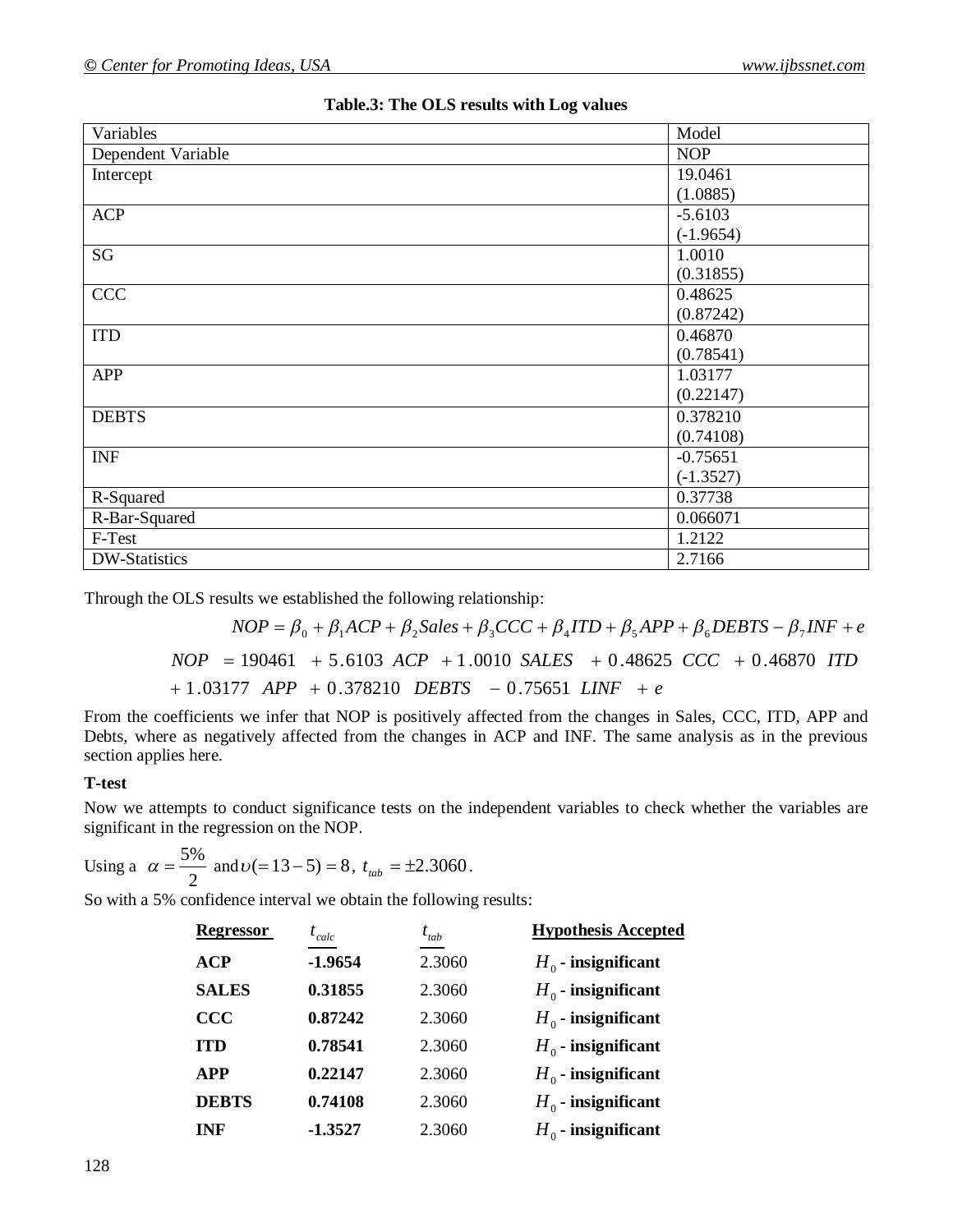The above tests show that all variables in our model are insignificant at 5% level of confidence.

#### **F-test**

Using  $\alpha = 5\%$  and  $\nu (= 13 - 5) = 8, k (= 5 - 1) = 4, f_{\text{tab}} = \pm 3.838$ . So with 5% confidence level we get the following results:  $f_{calc}$  = 3.8604 **F** cal= 1.2122  $f_{tab} = 4.884$  **F** tab= 3.838

As  $f_{calc} < f_{lab}$ , therefore, the model is overall insignificant at 5% level of confidence.

The actual value determined for  $R^2$  is 0.37738 (0.37%) which is good enough particularly in our model in explaining the NOP in Pakistan.

#### **Autocorrelation or Serial Correlation**

In OLS results DW calculated value is:

 $DW_{calc} = 2.7166$ 

From our d-statistic table it is determined that using 5% significance level, n, the number of observations and k, the number of independent variables, excluding the constant that:

$$
d_u = 2.094
$$
  

$$
d_l = 0.574
$$



Since  $DW_{calc} = 2.7166$ , this falls in the region of inconclusive. Therefore, it is again difficult to know the presence of autocorrelation in our model.

#### **Heteroscedasticity**

The presence of heteroscedasticity can be measure through the Chi-Squared test, where the calculated Chi-Squared result  $\chi_{calc}^{2}$  is compared with the table Chi-Squared value  $\chi_{tab}^{2}$ .

$$
\chi_{calc}^{2} = n \times R^{2} = 13 \times 0.37738 = 4.90594
$$
\n
$$
\chi_{tab}^{2} = 3.841, 9.488
$$
\nSince  $\chi_{calc}^{2} < \chi_{tab}^{2}$ , therefore, there is no heteroscedasticity exists in the model.

#### *Conclusion*

In this paper we investigated and measured the relationship between profitability and working capital management by different variables. The study predicts both negative and positive relationship of the working capital management and firm performance. We found negative relationship of working capital management with Average collection period, while positive relationship was found with Cash Conversion Cycle, Inventory Turnover in days, Debt, Sales and Average Payments Period. 253 firms listed on KSE were taken into consideration for 6 years from 2008-2013 for the analysis of different variables. The study came up with the findings that there is overall inefficiency in the WCM and profitability of Pakistani firms, because all variables and established models are statistically insignificant. The coefficients of APP, CCC, ITD, Sales and Debts are

positive, while the coefficient of ACP is negative but statistically insignificant. In addition, the values of  $R^2$  and

 $\overline{R}^2$  indicates that our models are very weak in explaining the change in NOP.